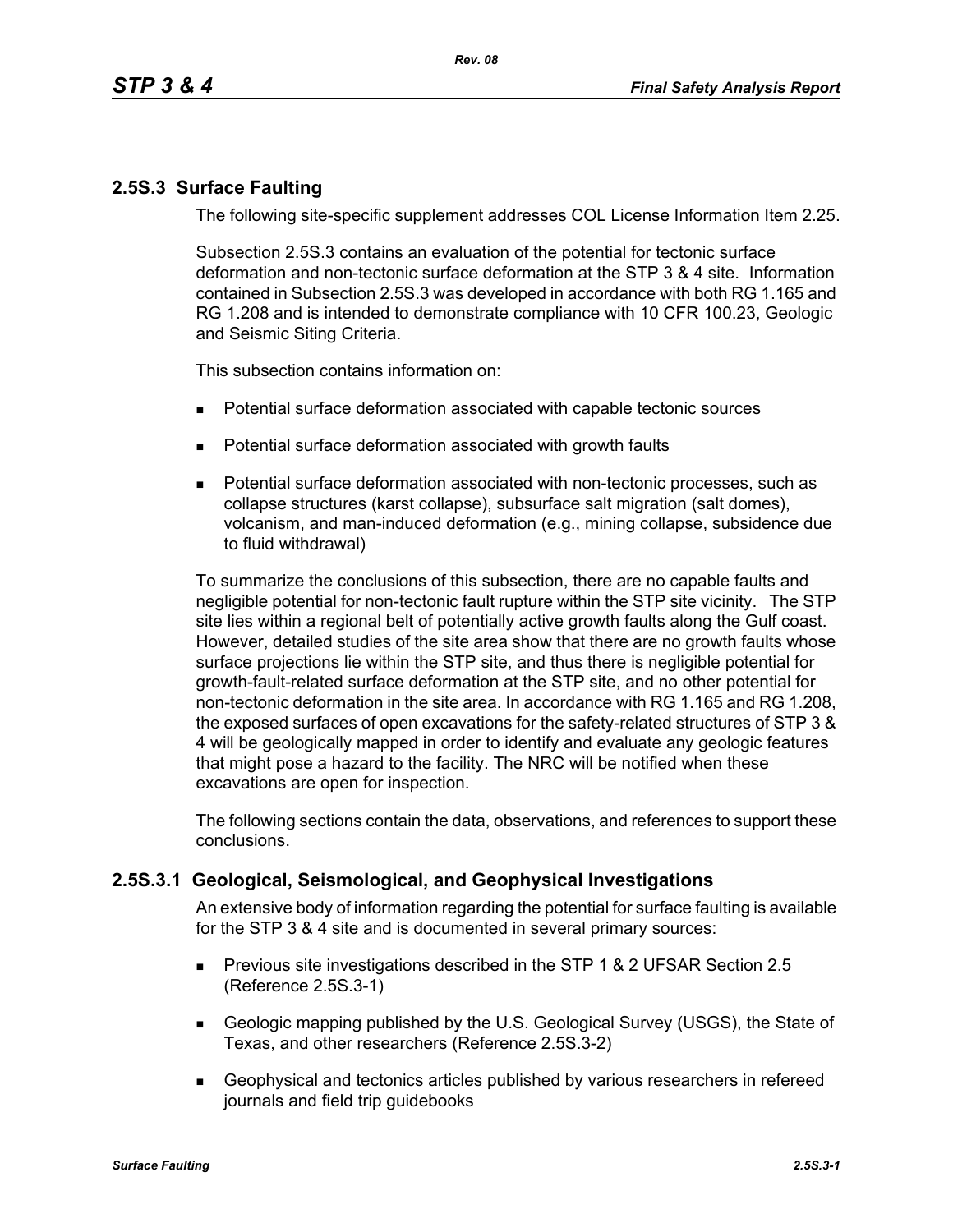*Rev. 08*

 Seismicity data compiled and analyzed in published journal articles, EPRI (Reference 2.5S.3-3), and the updated seismicity catalog (Subsection 2.5S.2)

In addition to reviewing this existing information, the following investigations were performed to assess the potential for tectonic and non-tectonic deformation within the STP site area:

- Compilation and review of existing data and literature, with emphasis on reports published since the STP 1 & 2 UFSAR (Reference 2.5S.3-1) and EPRI (Reference 2.5S.3-3) studies
- Interpretation of aerial photography and remote sensing imagery
- Field and aerial reconnaissance
- Review of pre- and post-EPRI seismicity
- Discussions with current researchers in the area

## **2.5S.3.1.1 Previous Site Investigations**

The results of previous geology and seismology investigations at the STP site are presented in Section 2.5 of the STP 1 & 2 UFSAR (Reference 2.5S.3-1). The previous work documented the absence of tectonic faulting within the site area and it provides the following results documenting the absence of Quaternary faults at and within the area of the STP site:

- **Interpretation of air photos, satellite imagery, and topographic maps: Evaluation of** a variety of remote sensing imagery is documented in Subsection 2.5.1 of the STP 1 & 2 UFSAR (Reference 2.5S.3-1). Numerous tonal lineaments were identified on the imagery and investigated in the field. Reference 2.5S.3-1 contains documentation and conclusions that the lineaments were associated with recent and old cultural features, vegetation patterns, soil-type changes related to stratigraphic facies variations, concentrations of mima mounds (gilgai), and apparent alignments of non-related features. Reference 2.5S.3-1 contains documentation that there is no evidence of surface rupture, surface warping, or offset of geomorphic features indicative of active faulting.
- Seismicity analysis: The STP 1 & 2 UFSAR (Reference 2.5S.3-1) describes the analysis of regional seismicity. This analysis documented that no earthquakes had been reported within 80 miles of the STP site and that no capable faults were present in the site region. Subsection 2.5.2 of the STP 1 & 2 UFSAR concluded that there was no association of significant seismic activity with known faulting in the site region.
- Detailed analysis of geotechnical boring data: Subsection 2.5.1 of the STP 1 & 2 UFSAR (Reference 2.5S.3-1) describes an extensive subsurface exploration program to evaluate the site geomorphology, stratigraphy, lithology, structure, and tectonics. The program included a total of 157 borings: standard penetration tests with 2-inch-diameter split-spoon sampling, 3-inch and 6-inch-diameter thin-wall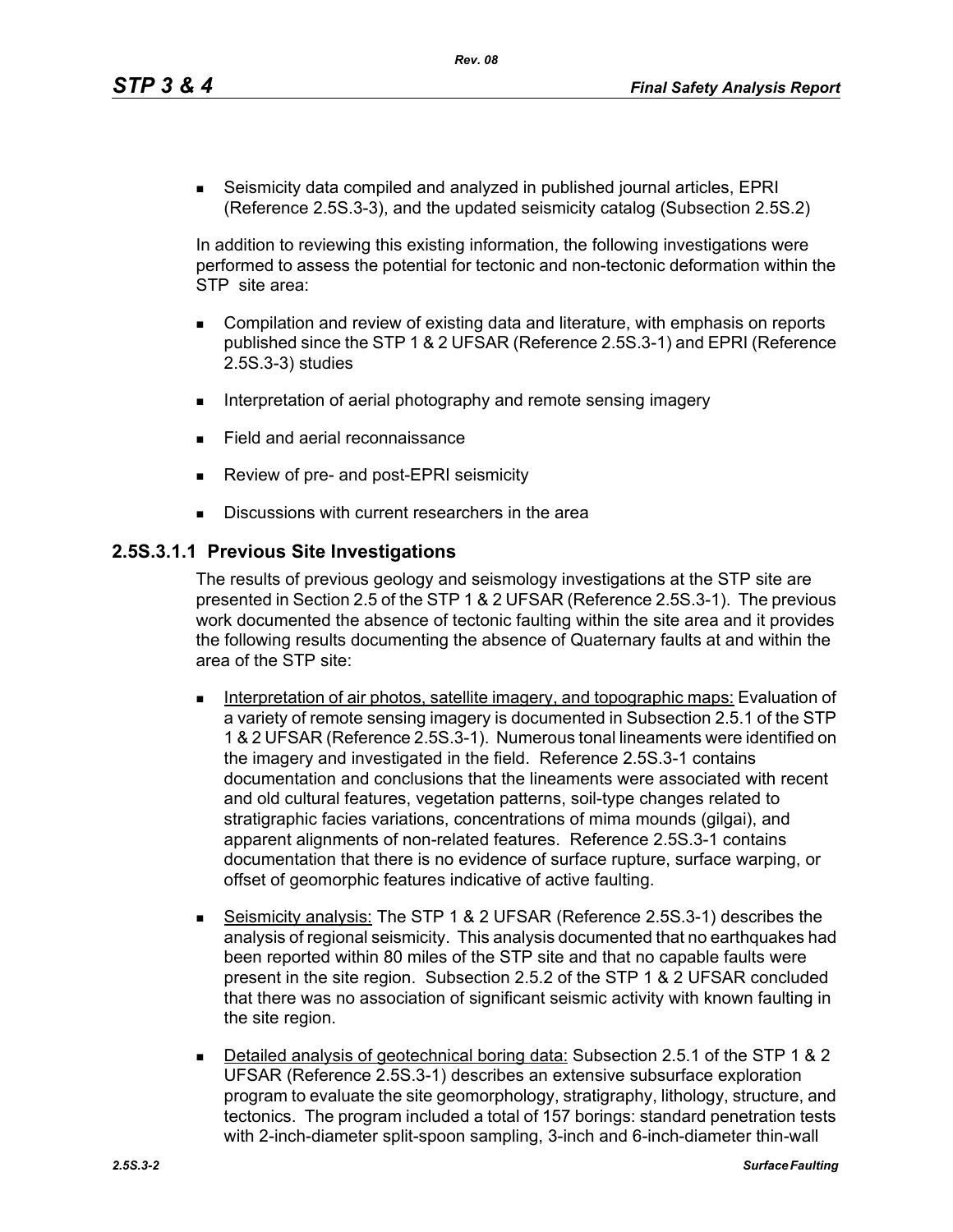*Rev. 08*

tube sampling, 3-inch-diameter thin-wall stationary piston sampling, static cone penetration testing (CPT), test pits, and piezometer installations (Reference 2.5S.3-1). The data were used to demonstrate that there are no geologic structures or other geologic hazards at the site and in the near vicinity that would represent a threat to the facility.

- Analysis of seismic reflection data: Subsection 2.5.1 of the STP 1 & 2 UFSAR (Reference 2.5S.3-1) describes a detailed program to acquire and interpret seismic reflection data within the site area to identify and characterize growth faults in the subsurface. Based on analysis and interpretation of these data, the STP 1 & 2 UFSAR in Subsections 2.5.1 and 2.5.3 concluded that all growth faults in the site area, except two, die out in strata of Miocene age or older, and thus have not been active since Miocene time. Two of the identified growth faults (growth faults "A" and "I", as described in Subsection 2.5.1.2.5.3 of the STP 1 & 2 UFSAR [Reference 2.5S.3-1]) extend into Miocene strata and to within 800 ft. to 1000 ft. of the ground surface, but do not displace shallow reflectors or the ground surface.
- Field Investigations: Field reconnaissance studies were performed to evaluate features identified during analysis of remote sensing imagery, as well as the two growth fault features interpreted on seismic reflection profiles. Subsection 2.5.1.2.5 of the STP 1 & 2 UFSAR (Reference 2.5S.3-1) contains documentation that there is no evidence for tectonic or non-tectonic surface faulting within the site area.

# **2.5S.3.1.2 Regional and Local Geological Studies**

The U.S. Geological Survey (USGS) completed a compilation of all Quaternary faults, liquefaction features, and possible tectonic features in the central and eastern United States, including the Gulf Coastal Plain region (References 2.5S.3-4 and 2.5S.3-5). These compilations do not show any Quaternary tectonic faults or tectonic features within the STP site vicinity.

As discussed in Subsection 2.5S.1.1.4.4.5.4, evidence for Quaternary activity in the form of surface deformation has been documented on some growth faults in the Texas Coastal Plain. As noted by Wheeler (Reference 2.5S.3-6):

The gulf-margin normal faults in Texas are assigned as Class B structures due to their low seismicity and because they may be decoupled from underlying crust, making it unclear if they can generate significant seismic ruptures that could cause damaging ground motion.

The definition of a Class B structure, in accordance with U.S. Geological Survey criteria (Reference 2.5S.3-5), is as follows:

Class B: Geologic evidence demonstrates the existence of Quaternary deformation, but either (1) the fault might not extend deeply enough to be a potential source of significant earthquakes, or (2) the currently available geologic evidence is too strong to confidently assign the feature to Class C but not strong enough to assign it to Class A.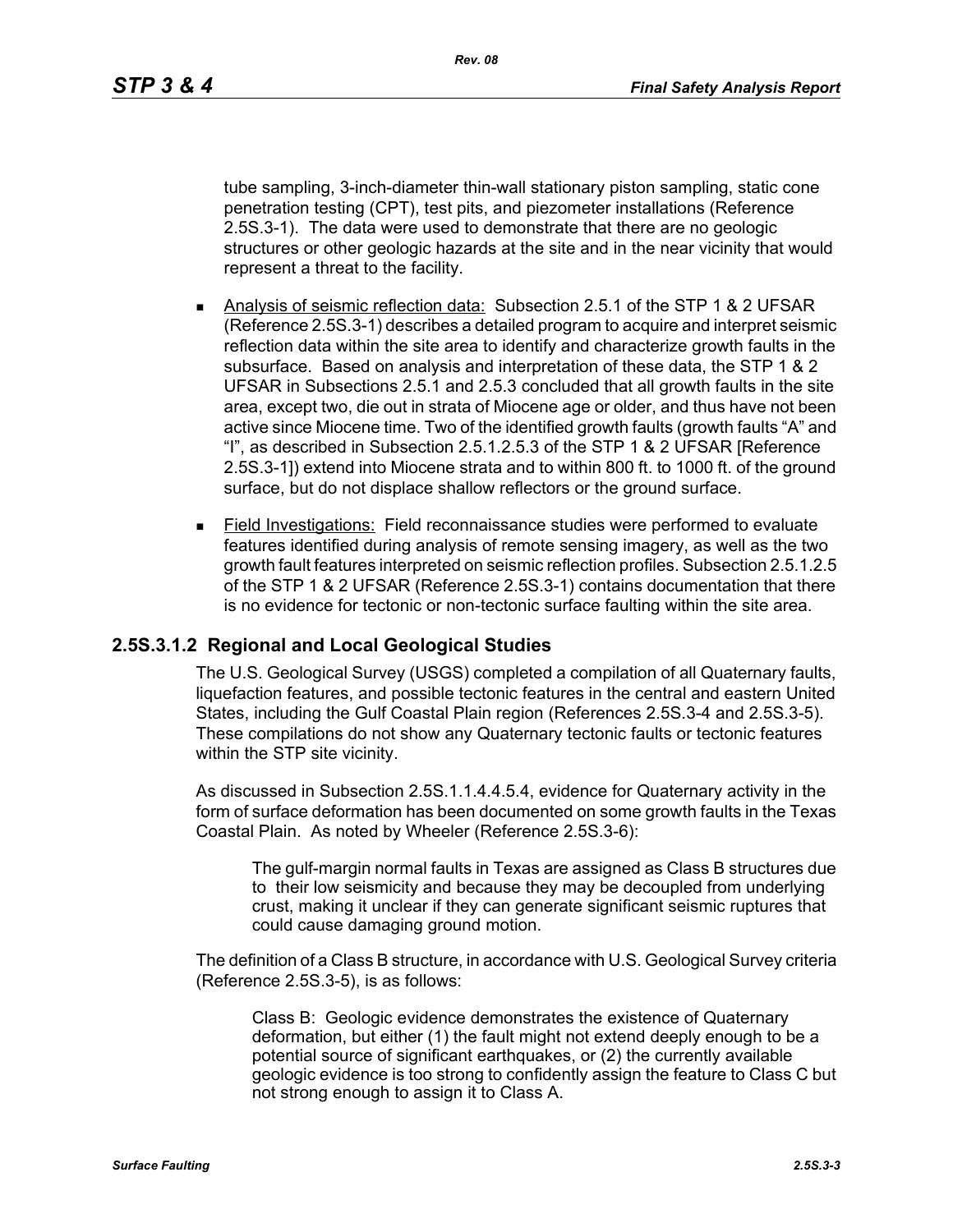In contrast, a Class A structure exhibits "geologic evidence (that) demonstrates the existence of a Quaternary fault of tectonic origin, whether the fault is exposed by mapping or inferred from liquefaction or other deformational features" (Reference 2.5S.3-5).

The assessment of the U.S. Geological Survey (Reference 2.5S.3-6) is, consistent with the data in Subsection 2.5.1 of the STP 1 & 2 UFSAR (Reference 2.5S.3-1) and studies published since the EPRI study (Reference 2.5S.3-3) (see discussion in Subsection 2.5S.1.1.4.4.5.4), that growth faults are confined to the Coastal Plain section and do not extend into the crystalline basement. The assessment of the U.S. Geological Survey (Reference 2.5S.3-6) that growth faults will not generate significant seismic ruptures also is consistent with the conclusion in Subsection 2.5.1 of the STP 1 & 2 UFSAR (Reference 2.5S.3-1) that the sediments involved in growth faulting do not have sufficient elastic strength to store strain energy that can be released in moderate to large earthquakes.

Since the analyses described in the STP 1 & 2 UFSAR (Reference 2.5S.3-1), additional analysis and mapping of the subsurface geology in the site vicinity has been published to document the locations of growth faults. This mapping is tabulated and described in Subsection 2.5S.1.2.4.2.2.2. This mapping supports the analysis and conclusions of the UFSAR regarding the locations of growth faults in the site area, and it specifically indicates that no previously unknown or undocumented growth faults have been identified in the site area.

### **2.5S.3.2 Geological Evidence, or Absence of Evidence, for Surface Deformation**

### **2.5S.3.2.1 Bedrock Faults**

As shown on Figure 2.5S.1-27, no bedrock faults have been mapped within the STP 3 & 4 site area (Subsection 2.5S.1.2.4.1).

### **2.5S.3.2.2 Growth Faults**

### **2.5S.3.2.2.1 Previous Studies for the STP 1 & 2 UFSAR**

As discussed in Subsection 2.5S.1.2.4.1.2.1, Subsection 2.5.1.2.5.3 of the STP 1 & 2 UFSAR (Reference 2.5S.3-1) documents the presence of 10 growth faults within the greater site area. These faults are confined to the Mesozoic and Cenozoic Gulf Coastal Plain stratigraphic section and do not extend into the underlying crystalline basement. Subsection 2.5.1.2.5.3 of the STP 1 & 2 UFSAR presents seismic reflection and borehole data that demonstrate 8 of the 10 growth faults are buried by 3900 ft. or more of undisturbed sediments that are at least Pliocene and probably Miocene in age or younger, indicating that there has been no movement on these 8 faults in the past approximately 3 million years or longer. Two of these growth faults ("A" and "I"; Figure 2.5S.1-43) exhibit evidence for Miocene to Pliocene or younger deformation and can be traced on seismic reflection profiles to within 900 ft. or less of the ground surface. The closest approach of growth faults "A" and "I" to the STP site is approximately 3.0 miles and 3.8 miles, respectively. Subsection 2.5.1.2.5.3 of the STP 1 & 2 UFSAR notes that this depth range is the effective limit of resolution of the seismic reflection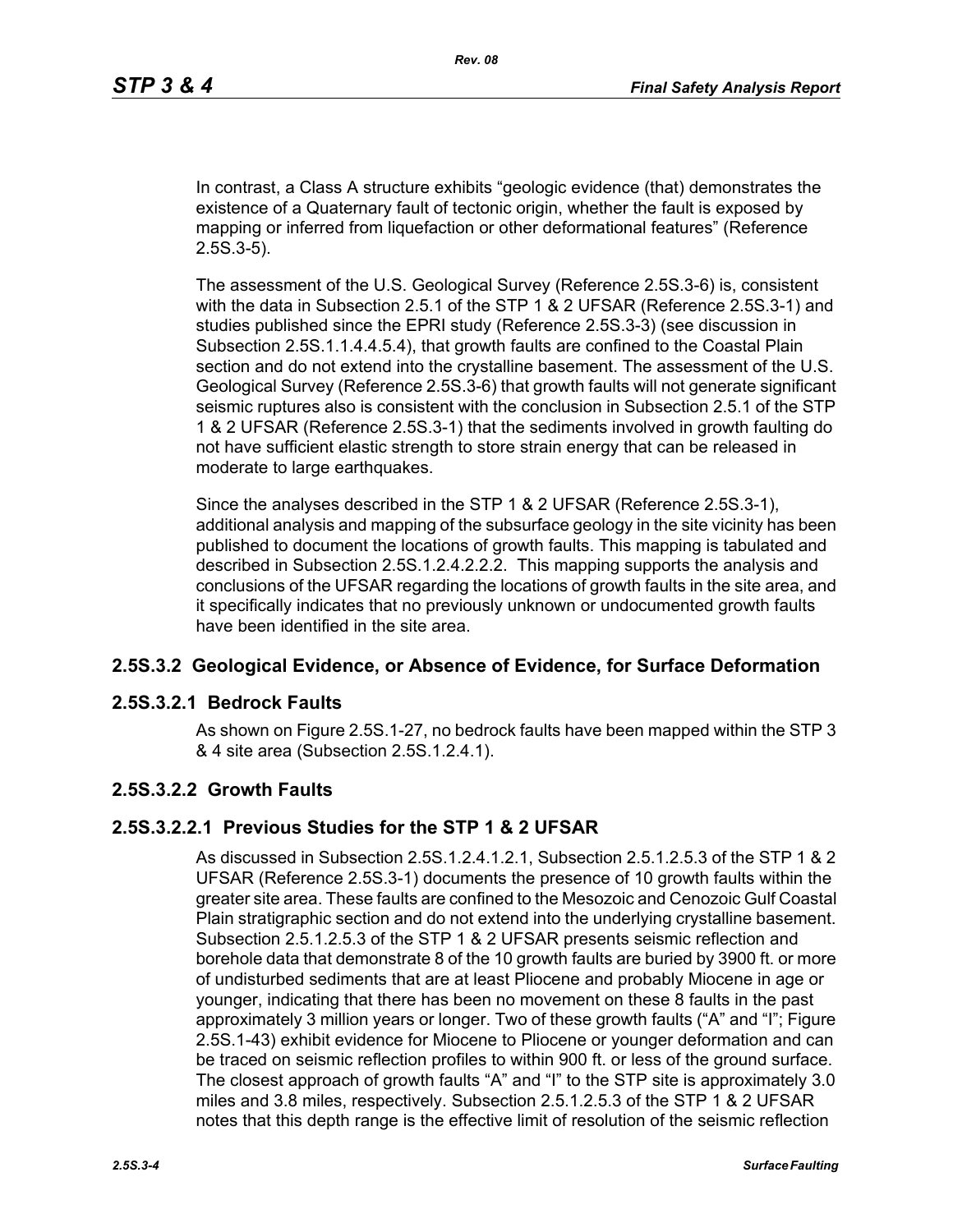data, and thus the reflection data cannot be used to assess whether the faults approach closer to the surface. Based on field reconnaissance and inspection of a shallow excavation along the western margin of the main cooling water reservoir, Subsection 2.5.1.2.5.3 of the STP 1 & 2 USFAR (Reference 2.5S.3-1) contains conclusions that there is no discrete displacement of the land surface, or of continuous stratigraphic contacts in the shallow subsurface, above the up-dip projections of growth faults "A" and "I."

# **2.5S.3.2.2.2 Current Investigations**

Subsection 2.5S.1.2.4.2.2.1 contains discussions of the compiled mapping and subsurface data that document the location and geometry of growth faults in the site area. These data support the mapping of growth faults in the site area documented in Subsection 2.5.1.2.5.3 of the STP 1 & 2 UFSAR (Reference 2.5S.3-1), and do not indicate the presence of any additional growth faults not recognized during the UFSAR investigations for STP 1 & 2. Specifically, there are no previously published data or new data that indicate the presence of growth faults whose surface projection approaches within the site.

New air photo analysis and aerial and field reconnaissance were performed for this COL investigation to assess the surface expression or lack of surface expression of growth faults "A" and "I," as well as other growth faults in the site area. This analysis is described in detail in Subsection 2.5S.1.2.4.2.2.2, and the main observations are summarized as follows:

- **EXTERGHEED EXECUTE:** Lineaments identified on aerial photographs, similar to lineaments discussed in Subsection 2.5.1.2.5.5 of the STP 1 & 2 UFSAR (Reference 2.5S.3-1), are locally associated with subtle down-to-the-south slope breaks, vegetation lineaments, and linear drainages. Lineaments identified along growth fault "I" are more pronounced and obvious than other lineaments mapped in the site area.
- Subtle south-facing topographic breaks along growth fault "I," initially identified from interpretation of aerial photography, were discernable in aerial reconnaissance. No slope breaks or other geomorphic features potentially indicative of deformation of the surface of the Beaumont Formation were observed in association with other lineaments in the site area during aerial or field reconnaissance, consistent with conclusions of the Subsection 2.5.1.2.5.5 of the STP 1 & 2 UFSAR (Reference 2.5S.3-1).
- **Three topographic profiles that were surveyed using a total-station instrument** document local down-to-the-south relief of the land surface across growth fault "I" at distances of approximately 4.8 miles and greater from the site area. The deflection of the land surface is characterized as a variable south-facing monoclinal flexure, exhibiting about 1.5 ft. to 6 ft. of total relief over horizontal distances ranging from about 180 ft. to 500 ft. The monoclinal flexures represent a localized increase of about 0.3° to 0.8° in the southward gradient of the land surface above the buried tip of growth fault "I."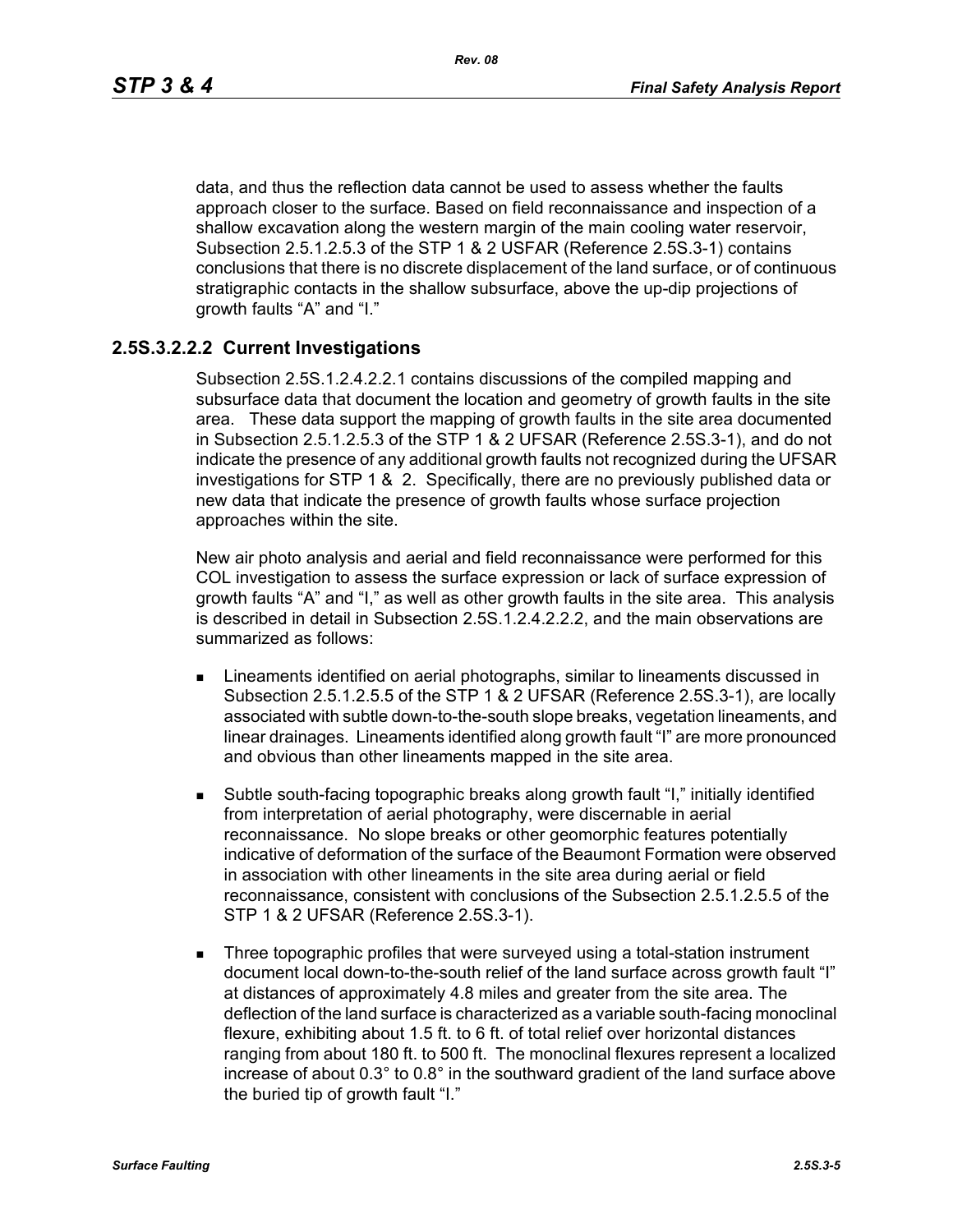- - A north-south topographic profile measured along the western margin of the main cooling water reservoir shows substantial short-wavelength topographic relief due to non-tectonic natural and cultural modifications of the land surface, but no consistent and well-expressed south-down tilting across the surface projection of growth fault "I." Although the short-wavelength relief makes it difficult to confidently identify and correlate uneroded remnants of the upper surface of the Beaumont Formation adjacent to the cooling water reservoir, we conclude that there is no south-facing monoclinal tilting that can be unequivocally determined within the resolution of the survey. This conclusion is consistent with shallow trench observations discussed in Subsection 2.5.1.2.5.6 of the STP 1 & 2 UFSAR (Reference 2.5S.3-1) that document no deformation of continuous, stratified bedding in the Beaumont Formation above the updip projection of growth fault "I" along the western margin of the cooling water reservoir.
	- An east-west cross section (C-C'; Figure 2.5S.1-47) of interpreted and correlated borehole data along the southern margin of the main cooling water reservoir documents lateral variation and interfingering of sand and clay textural facies of the late Pleistocene Beaumont Formation in the vicinity of the updip projection of the growth fault "I," but no positive evidence for systematic displacement or offset of stratigraphic contacts. Given the extremely low relief across the slope breaks that we tentatively associate with growth fault "I" to the west (i.e., about 1.5 ft. to 5 ft.), it is possible that comparable displacements at depth would not be discernable within the resolution of cross section C-C'.

The geomorphic relations described above are interpreted as variable south-down deformation of the upper surface of the Beaumont Formation above the buried tip of growth fault "I." The deformation is characterized by very low-amplitude homoclinal flexure of the land surface, suggesting that the deformation is related to local faultpropagation folding above the buried tip of growth fault "I." The closest documented geomorphic expression of potential surface tilting, due to movement on growth fault "I" to the site area is located at a distance of about 4.8 miles. Survey data along the western margin of the cooling reservoir at a distance of about 3.2 miles from the site reveal no obvious monoclinal tilting of the surface of the Beaumont Formation, consistent with shallow excavation exposures of undeformed stratigraphy in the Beaumont Formation discussed in Subsection 2.5.1.2.6.6 of the STP 1 & 2 UFSAR (Reference 2.5S.3-1).

Although there is *prima facie* evidence for late Quaternary movement on local reaches of growth fault "I" within the site area, the closest approach of growth fault "I" to the site is 3.8 miles, and thus there is no potential for permanent ground deformation from activity on this structure within the site.

### **2.5S.3.3 Correlation of Earthquakes with Capable Tectonic Sources**

There is no seismicity within the site vicinity of STP 3 & 4 (Figure 2.5S.2-8), and as such there is no spatial correlation of earthquake epicenters with known or postulated faults, other tectonic features, or other geomorphic features.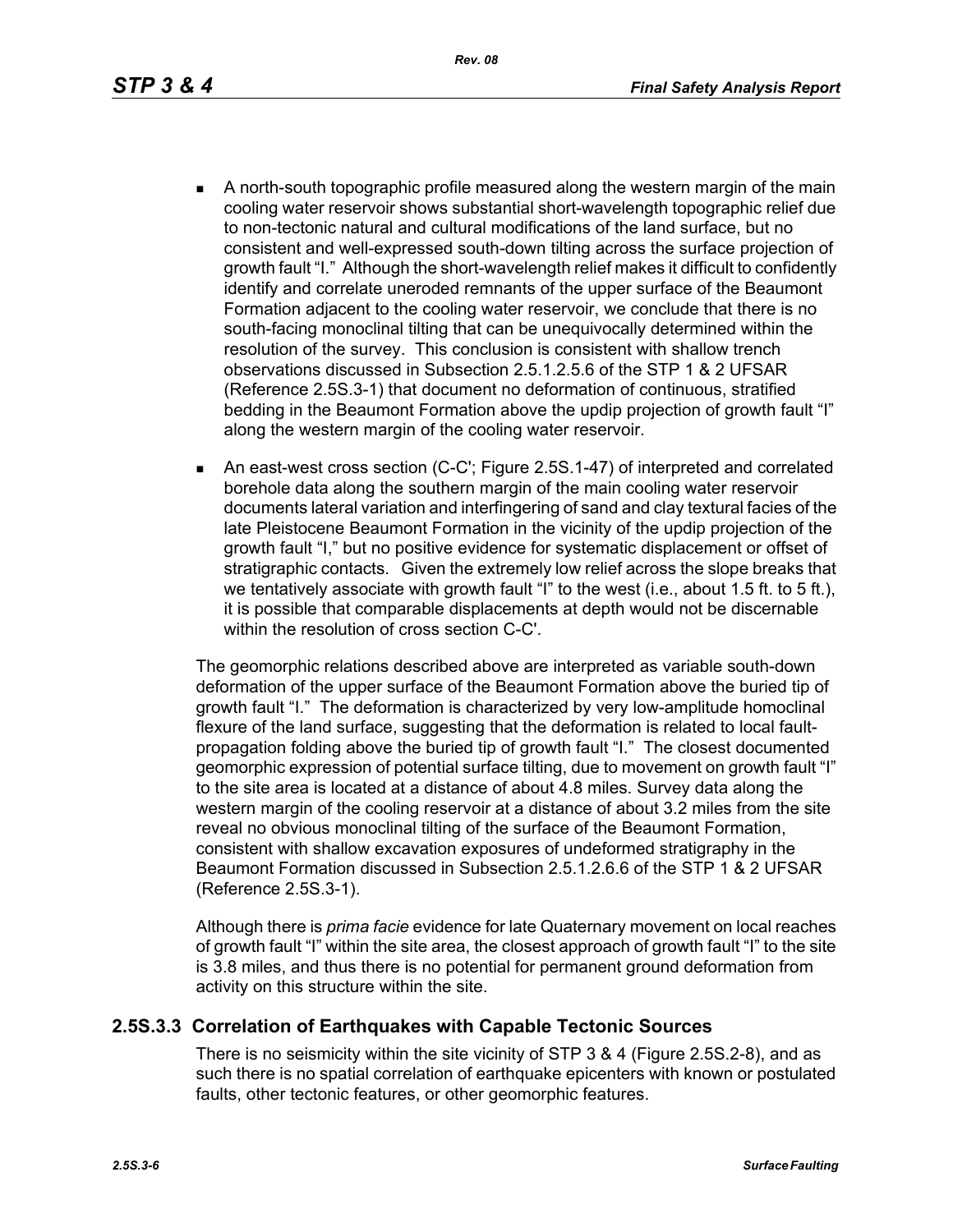As part of this COL application, the EPRI earthquake catalog was updated to incorporate southern United States and Gulf of Mexico earthquakes that occurred between 1984 and 2006. The updated earthquake catalog contains no earthquakes with body wave magnitude  $(m_h) \geq 3.0$  within the site vicinity. No reported historical earthquake epicenters have been associated with buried bedrock faults or growth faults within the site vicinity (Figure 2.5S.1-42).

*Rev. 08*

Subsection 2.5.2.1 of the STP 1 & 2 UFSAR (Reference 2.5S.3-1) discussed reports of microearthquake activity associated with growth faults in Brazoria County, Texas, and Percperdue, Vermillion Parish, Louisiana, but noted that no events with magnitudes larger than 1.5 have been reported.

The February 10, 2006 Emb 5.5 earthquake in the Gulf of Mexico (discussed in Subsection 2.5S.2.3) has been proposed by M. Nettles (Reference 2.5S.2-7) to be related to gravity sliding on a low-angle normal fault at the edge of the continental shelf; however, no other events within the updated catalog have been attributed to such mechanisms.

### **2.5S.3.4 Ages of Most Recent Deformation**

### **2.5S.3.4.1 Conclusions of the STP 1 & 2 UFSAR**

As summarized in Subsection 2.5.S.1, the most recent bedrock deformation in the site region occurred during the Mesozoic and is related to rifting that led to development of the Gulf of Mexico basin. As the Gulf of Mexico opened, basement crust beneath the STP 3 & 4 site subsided and became part of a passive continental margin. The passive margin crust was progressively buried by Mesozoic and Cenozoic marine deposits of the Gulf of Mexico, and it presently is at a depth of about 6.6 miles beneath the STP site. There is no documented evidence of faulting in the basement younger than Mesozoic in age beneath the STP site.

Subsection 2.5.1.2.5 of the STP 1 & 2 UFSAR (Reference 2.5S.3-1) identified 10 growth faults in the subsurface of the STP 1 & 2 site area. The UFSAR presented evidence that:

- **Eight of the 10 growth faults are overlain by undeformed deposits of at least** Pliocene and probably Miocene age or older. Based on these relations, the UFSAR concluded that these eight growth faults have not been active since approximately Miocene time.
- Two of the 10 growth faults (growth faults "A" and "I") deform sediments of Miocene-Pliocene age, and possibly younger. Based on field reconnaissance and examination of shallow exposures, Subsection 2.5.1.2.5.6 of the STP 1 & 2 UFSAR concluded that there was no discrete displacement of the land surface, or bedding in the shallow subsurface, at the updip projections of growth faults "A" and "I" in the site area. Given that the Beaumont Formation deposits that directly underlie the land surface in the site area are about 100,000 years old (Reference 2.5S.3-2), these relationships imply that there has been no discrete surface faulting in the past approximately 100,000 years.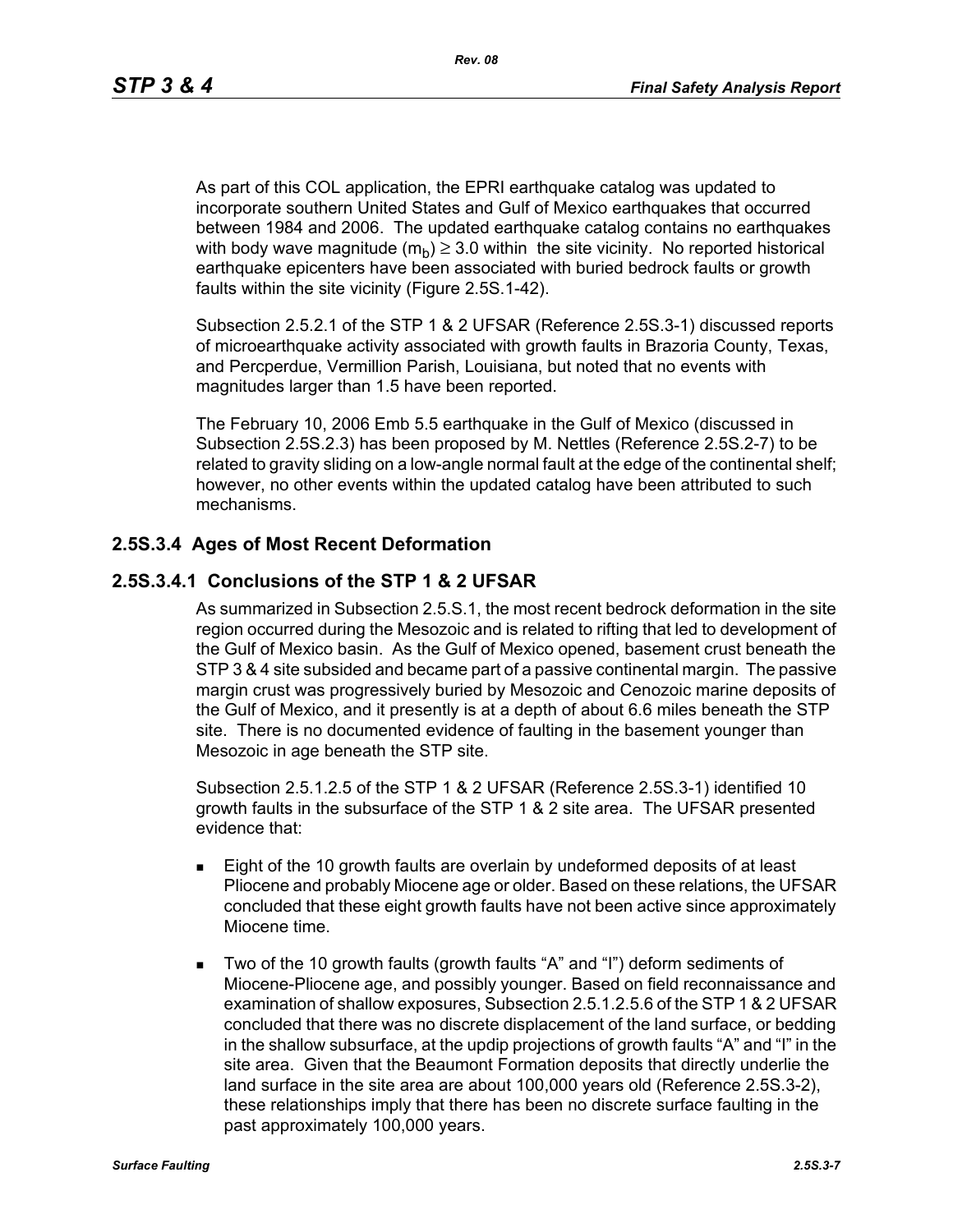# **2.5S.3.4.2 Results of Current Investigations**

Based on interpretation of aerial photography, aerial reconnaissance, field reconnaissance, and topographic surveys, there is *prima facie* evidence for localized, low relief tilting of the upper surface of the Beaumont Formation above growth fault "I" at a distance of 4.8 miles from the site. The deformation is characterized by southdown monoclinal flexure of the land surface, and is distributed across a horizontal distance that ranges from 180 ft. to 500 ft. at the sites evaluated for this COL application. Survey and field data acquired within the site area clearly document the absence of discrete surface rupture above growth fault "I." Topographic profiles surveyed at intervals over a distance of several miles document significant variability in the magnitude and width of the zone of tilting, suggesting that activity is not uniform along strike. Surface deformation above growth fault "I" does not occur within the STP site. Based on a review of available published geologic literature, field and aerial reconnaissance, and interpretation of aerial photography, no other growth faults within the 5-mile site area exhibit evidence of Quaternary activity.

## **2.5S.3.5 Relationship of Tectonic Structures in the Site Area to Regional Tectonic Sources**

There are no tectonic bedrock faults within the STP site area. Growth faults, which are confined to the Gulf Coastal Plain stratigraphic section and do not involve the basement, have been mapped in the site area and are associated with the Frio fault zone, which has been mapped for a minimum of 500 mi along trend in the Gulf Coastal Plain (see discussion in Subsection 2.5S.1.1.4.4.4.2). Although the Frio zone of growth faults is regionally extensive, it is designated a "Class B" feature by the U.S. Geological Survey (References 2.5S.3-5 and 2.5S.3-6) because it is unclear that growth faults are capable of producing significant seismic rupture and associated strong vibratory ground motion (see discussion in Subsection 2.5S.2.1.1.2). Subsection 2.5.2.4 of the STP 1 & 2 UFSAR (Reference 2.5S.3-1) concluded that growth faults are not capable of storing significant elastic strain energy to produce moderate to large earthquakes. Consequently, we conclude there is no correlation of geologic structures in the site area to regional, capable tectonic sources.

# **2.5S.3.6 Characterization of Capable Tectonic Sources**

Based on data presented in Subsection 2.5S.1 and previous discussions in Subsection 2.5S.3.4, there are no capable tectonic sources within the STP site area.

# **2.5S.3.7 Designation of Zones of Quaternary Deformation in the Site Region**

There are no zones of Quaternary deformation associated with tectonic faults requiring detailed investigation within the site area. A review and interpretation of aerial photography and available geotechnical boring logs, coupled with aerial and field reconnaissance, identified possible Quaternary deformation associated with growth fault "I" in the site area. However, the closest approach of the surface projection of growth fault "I" to the STP 3 & 4 site is 3.8 miles. Thus no further investigations were conducted to better characterize growth fault "I."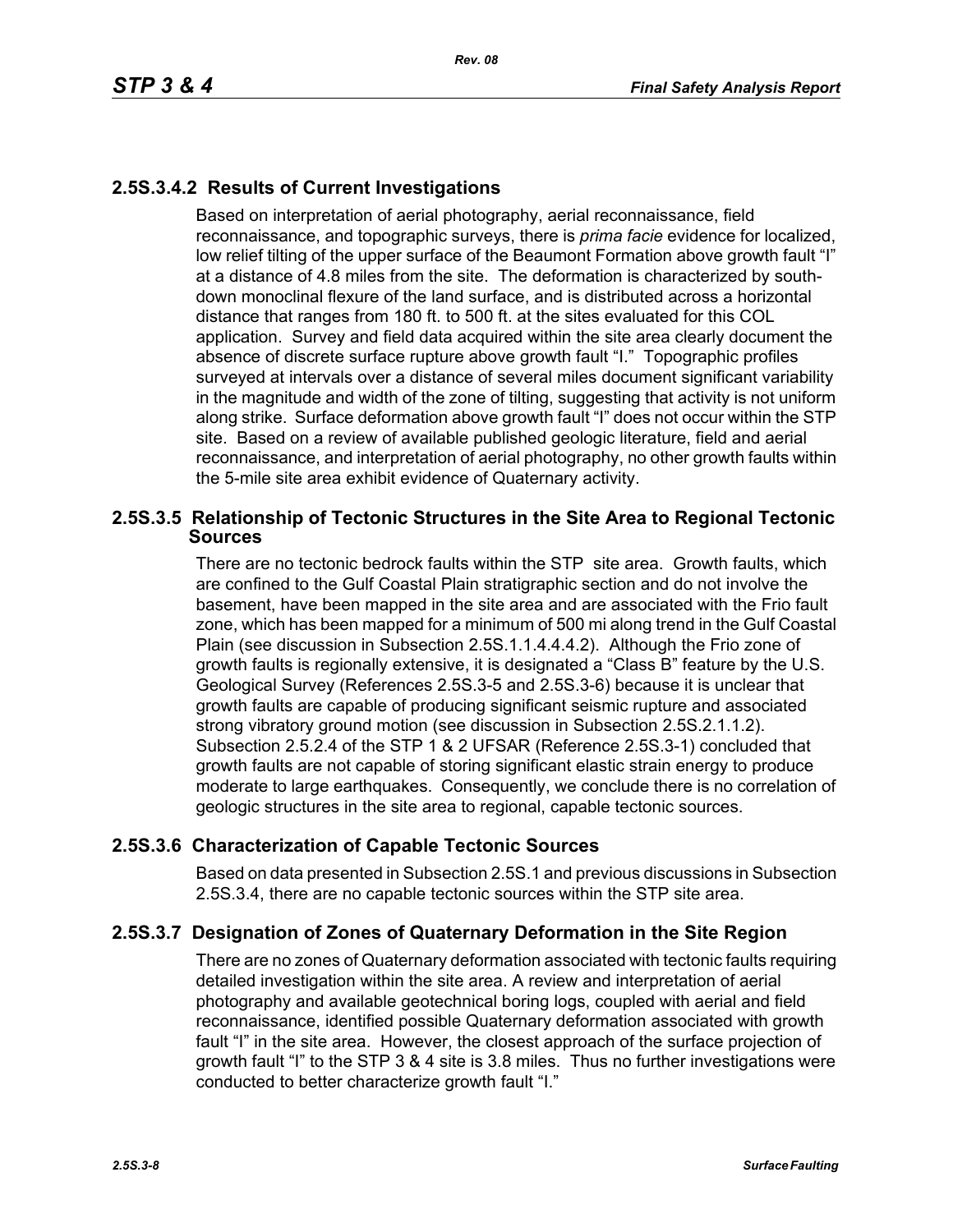# **2.5S.3.8 Potential for Surface Tectonic Deformation at the Site**

## **2.5S.3.8.1 Potential for Surface Tectonic Deformation at the Site**

The potential for tectonic deformation at the site is negligible. There are no capable tectonic faults within the site vicinity.

## **2.5S.3.8.2 Potential for Non-Tectonic Deformation**

The potential for non-tectonic deformation at the site is negligible. Soils within the site area are not susceptible to karst-type dissolution collapse or to subsidence due to fluid withdrawal.

There are non-tectonic growth faults within the site area that have deformed sediments younger than late Miocene, and growth fault "I" locally exhibits evidence for Quaternary activity in the form of monoclinal tilting of the surface of the late Pleistocene Beaumont Formation. The potential for surface deformation associated with growth fault activity is discussed in the following section.

## **2.5S.3.8.2.1 Growth Faults**

The potential for non-tectonic deformation at the STP site from movement on growth faults is negligible. As summarized in Subsection 2.5S.1.2.4.2.1, previous detailed studies of growth faults in Subsection 2.5.1.2.5.6 of the STP 1 & 2 UFSAR (Reference 2.5S.3-1) documented the absence of growth faults that project to the surface within the STP site. The UFSAR identified only two growth faults within the site area that deform sediments younger than late Miocene. Of these two structures, only growth fault "I" exhibits *prima facie* evidence for Quaternary activity, and the closest approach of the surface projection of growth fault "I" to the STP site is about 3.8 miles. Future activity on growth fault "I," if any, will not impact the STP 3 & 4 site.

# **2.5S.3.8.2.2 Other Potential Sources of Non-Tectonic De-formation**

There is no evidence of non-tectonic deformation at the STP 3 & 4 site in the form of glacially-induced faulting, collapse structures, salt migration, or volcanic intrusion:

- All documented faulting within the site vicinity is attributed by researchers to movement on growth faults, the activity of which is related to sediment compaction, dewatering, and flow of salt in the subsurface.
- **There are no documented examples of glacially-induced faulting in the site region.**

Subsection 2.5.1.1.6.6.7.1 of the STP 1 & 2 UFSAR (Reference 2.5S.3-1) concluded that there were no deposits of limestone or other carbonate rocks at shallow depth within the STP site area that pose potential collapse and surface subsidence hazards. There are no new data since of the studies documented in the STP 1 & 2 UFSAR (Reference 2.5S.3-1) that contradict these conclusions.

No piercement-type salt domes are located within the site area. As noted in Subsection 2.5.1.1.6.6.7 of the STP 1 & 2 UFSAR (Reference 2.5S.3-1), the closest salt dome to the STP site is Big Hill Salt Dome, located 10 miles from the site. No data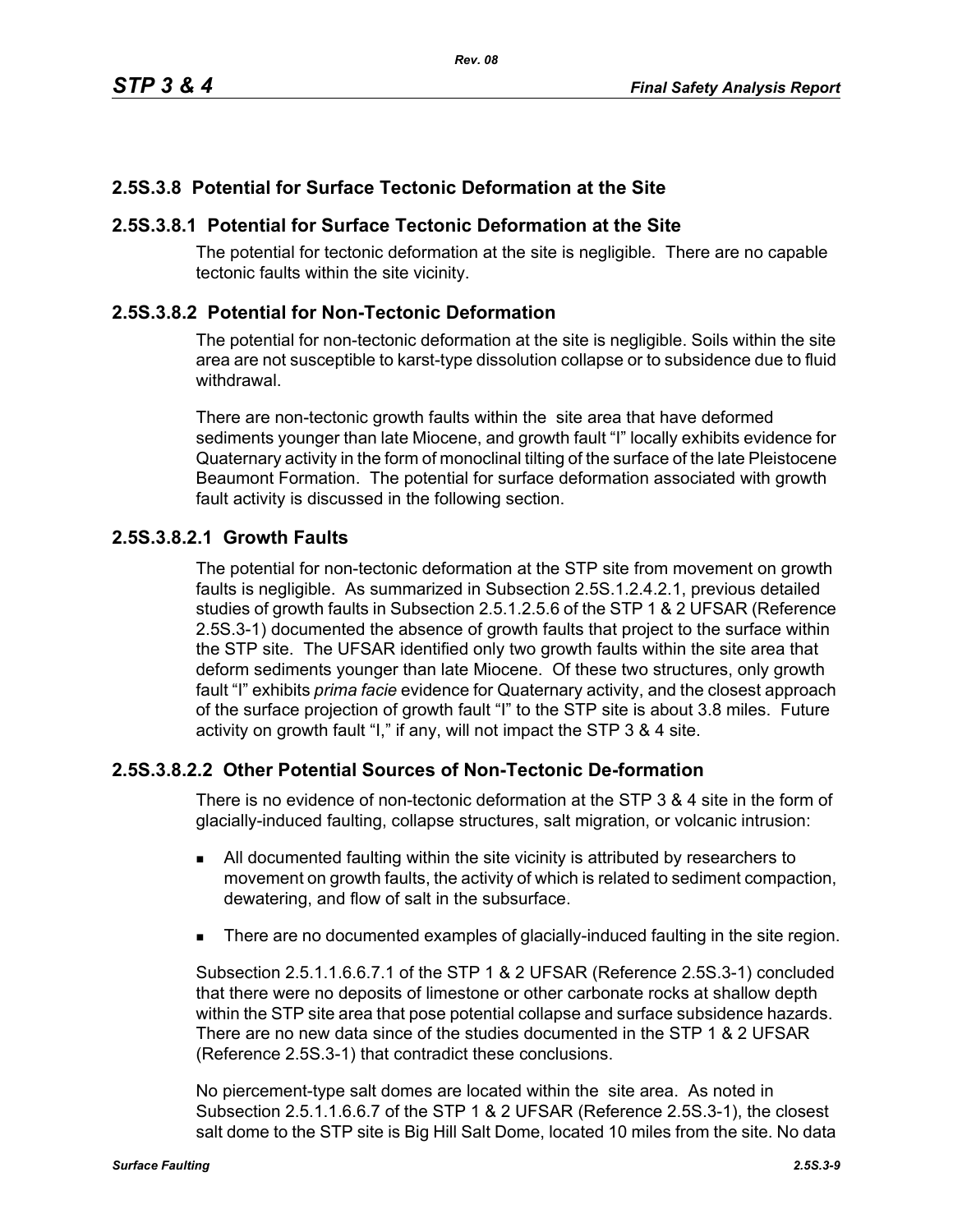collected since of the studies documented in the STP 1 & 2 UFSAR (Reference 2.5S.3- 1) indicate the presence of any previously unknown salt domes within 10 miles of the STP site (Reference 2.5S.3-8).

The Texas Gulf Coast is part of a stable intraplate region, and there are no volcanic rocks of any age mapped within the site vicinity. Based on a review of geologic literature, there is no documented intrusive or extrusive volcanic activity of Tertiary age within the site region. The youngest documented magmatic activity in the site region is Mesozoic in age and is spatially associated with the Balcones fault zone (Reference 2.5S.3-9) at a distance of about 138 miles from STP 3 & 4.

There are no mining activities within the site area that may produce man-induced surface collapse.

As discussed extensively in Subsection 2.5.1.1.6.6.7.2 of the STP 1 & 2 UFSAR (Reference 2.5S.3-1), the STP site is considered a non-productive future source of oil and gas because of unfavorable structural and stratigraphic conditions extending to a minimum depth of 10,000 ft.

As discussed in Subsection 2.5S.1.2.6.5, subsidence as a result of dewatering of the shallow aquifer(s) and/or removal of potential petroleum resources from beneath the STP 3 & 4 site is not anticipated to be significant. The maximum anticipated subsidence at STP due to construction dewatering is between 0.04 and 0.05 ft. Because there are other considerations, such as infiltration by stormwater, which will replace some of the water in the aquifer, it is unlikely that subsidence will reach this level. There are no new data contradicting the conclusion of the STP 1 & 2 UFSAR (Reference 2.5S.3-1) that subsidence of the land surface from hydrocarbon extraction will not occur at the STP 3 & 4 site.